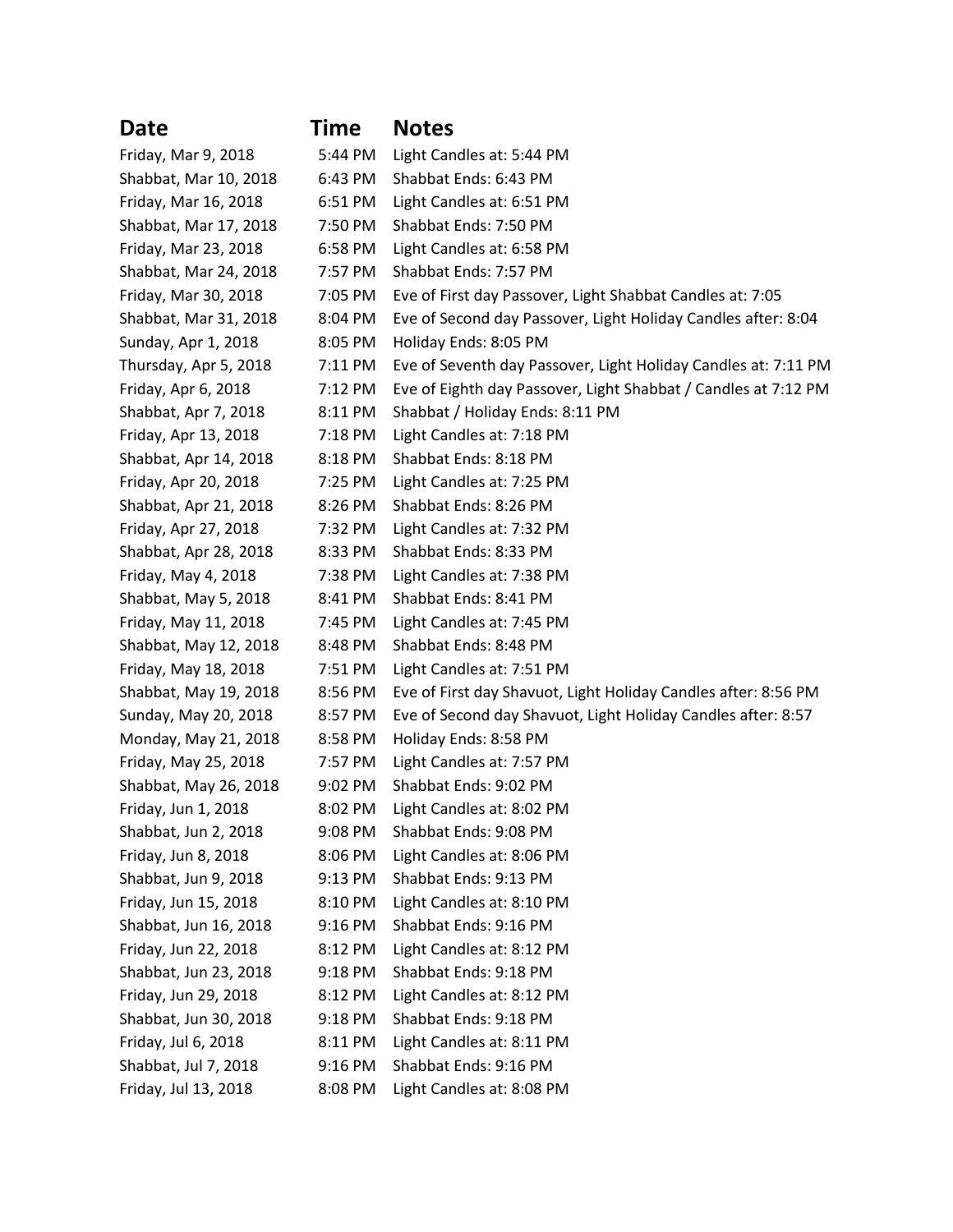| Shabbat, Jul 14, 2018 | 9:12 PM | Shabbat Ends: 9:12 PM                                          |  |
|-----------------------|---------|----------------------------------------------------------------|--|
| Friday, Jul 20, 2018  | 8:04 PM | Light Candles at: 8:04 PM                                      |  |
| Shabbat, Jul 21, 2018 | 9:07 PM | Shabbat Ends: 9:07 PM                                          |  |
| Friday, Jul 27, 2018  | 7:59 PM | Light Candles at: 7:59 PM                                      |  |
| Shabbat, Jul 28, 2018 | 9:00 PM | Shabbat Ends: 9:00 PM                                          |  |
| Friday, Aug 3, 2018   | 7:52 PM | Light Candles at: 7:52 PM                                      |  |
| Shabbat, Aug 4, 2018  | 8:52 PM | Shabbat Ends: 8:52 PM                                          |  |
| Friday, Aug 10, 2018  | 7:44 PM | Light Candles at: 7:44 PM                                      |  |
| Shabbat, Aug 11, 2018 | 8:43 PM | Shabbat Ends: 8:43 PM                                          |  |
| Friday, Aug 17, 2018  | 7:35 PM | Light Candles at: 7:35 PM                                      |  |
| Shabbat, Aug 18, 2018 | 8:33 PM | Shabbat Ends: 8:33 PM                                          |  |
| Friday, Aug 24, 2018  | 7:25 PM | Light Candles at: 7:25 PM                                      |  |
| Shabbat, Aug 25, 2018 | 8:23 PM | Shabbat Ends: 8:23 PM                                          |  |
| Friday, Aug 31, 2018  | 7:15 PM | Light Candles at: 7:15 PM                                      |  |
| Shabbat, Sep 1, 2018  | 8:12 PM | Shabbat Ends: 8:12 PM                                          |  |
| Friday, Sep 7, 2018   | 7:04 PM | Light Candles at: 7:04 PM                                      |  |
| Shabbat, Sep 8, 2018  | 8:00 PM | Shabbat Ends: 8:00 PM                                          |  |
| Sunday, Sep 9, 2018   | 7:01 PM | Eve of First day Rosh Hashanah, Light Holiday Candles at: 7:01 |  |
| Monday, Sep 10, 2018  | 7:57 PM | Eve of Second day Rosh Hashanah, Light Candles after: 7:57     |  |
| Tuesday, Sep 11, 2018 | 7:56 PM | Holiday Ends: 7:56 PM                                          |  |
| Friday, Sep 14, 2018  | 6:53 PM | Light Candles at: 6:53 PM                                      |  |
| Shabbat, Sep 15, 2018 | 7:49 PM | Shabbat Ends: 7:49 PM                                          |  |
| Tuesday, Sep 18, 2018 | 6:47 PM | Eve of Yom Kippur, Light Holiday Candles at: 6:47 PM           |  |
| Wed, Sep 19, 2018     | 7:42 PM | Yom Kippur, Holiday Ends: 7:42 PM                              |  |
| Friday, Sep 21, 2018  | 6:42 PM | Light Candles at: 6:42 PM                                      |  |
| Shabbat, Sep 22, 2018 | 7:38 PM | Shabbat Ends: 7:38 PM                                          |  |
| Sunday, Sep 23, 2018  | 6:39 PM | Eve of First day Sukkot, Light Holiday Candles at: 6:39 PM     |  |
| Monday, Sep 24, 2018  | 7:34 PM | Eve of Second day Sukkot, Light Holiday Candles after: 7:34 PM |  |
| Tuesday, Sep 25, 2018 | 7:33 PM | Holiday Ends: 7:33 PM                                          |  |
| Friday, Sep 28, 2018  | 6:31 PM | Light Shabbat Candles at: 6:31 PM                              |  |
| Shabbat, Sep 29, 2018 | 7:26 PM | Shabbat Ends: 7:26 PM                                          |  |
| Sunday, Sep 30, 2018  | 6:28 PM | Eve of Shemini Atzeret, Light Holiday Candles at: 6:28 PM      |  |
| Monday, Oct 1, 2018   | 7:23 PM | Eve of Simchat Torah, Light Holiday Candles after: 7:23 PM     |  |
| Tuesday, Oct 2, 2018  | 7:22 PM | Holiday Ends: 7:22 PM                                          |  |
| Friday, Oct 5, 2018   | 6:20 PM | Light Candles at: 6:20 PM                                      |  |
| Shabbat, Oct 6, 2018  | 7:16 PM | Shabbat Ends: 7:16 PM                                          |  |
| Friday, Oct 12, 2018  | 6:09 PM | Light Candles at: 6:09 PM                                      |  |
| Shabbat, Oct 13, 2018 | 7:05 PM | Shabbat Ends: 7:05 PM                                          |  |
| Friday, Oct 19, 2018  | 5:59 PM | Light Candles at: 5:59 PM                                      |  |
| Shabbat, Oct 20, 2018 | 6:56 PM | Shabbat Ends: 6:56 PM                                          |  |
| Friday, Oct 26, 2018  | 5:50 PM | Light Candles at: 5:50 PM                                      |  |
| Shabbat, Oct 27, 2018 | 6:47 PM | Shabbat Ends: 6:47 PM                                          |  |
| Friday, Nov 2, 2018   | 5:42 PM | Light Candles at: 5:42 PM                                      |  |